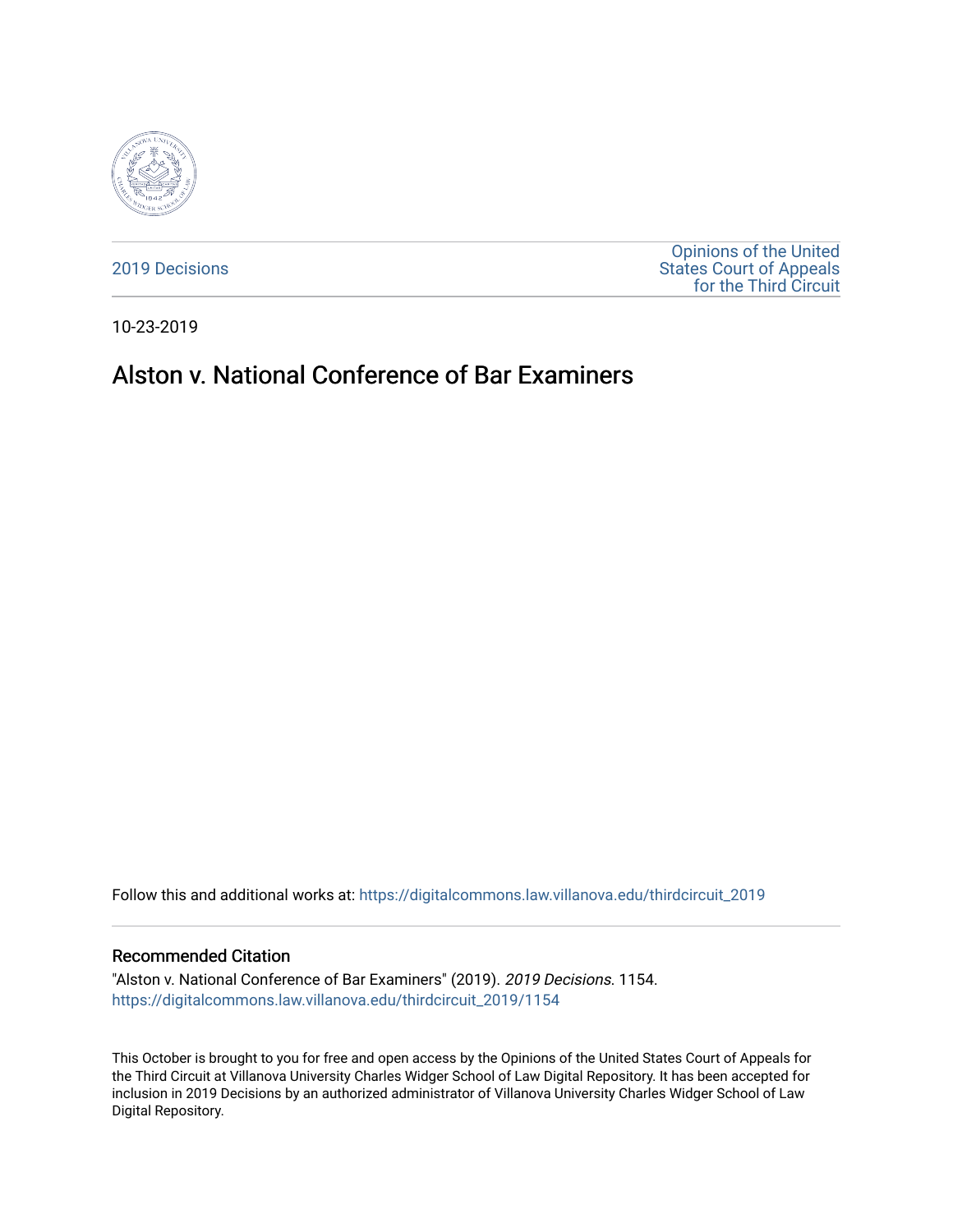### **NOT PRECEDENTIAL**

## UNITED STATES COURT OF APPEALS FOR THE THIRD CIRCUIT

\_\_\_\_\_\_\_\_\_\_\_

No. 19-1568 \_\_\_\_\_\_\_\_\_\_\_

ALSON ALSTON, AND ALL OTHERS SIMILARLY SITUATED, Appellant

v.

THE NATIONAL CONFERENCE OF BAR EXAMINERS; THE PENNSYLVANIA BOARD OF LAW EXAMINERS; THE NEW JERSEY BOARD OF BAR EXAMINERS; HON. REBECCA WHITE BERCH, CHAIR OF THE NATIONAL CONFERENCE OF BAR EXAMINERS; MR. C. ROBERT KEENAN, III, ESQ., CHAIR OF THE PENNSYLVANIA BOARD OF LAW EXAMINERS; MR. ELIZABETH WHEELER, ESQ. CHAIR OF THE NEW JERSEY BOARD OF BAR EXAMINERS

> On Appeal from the United States District Court for the Eastern District of Pennsylvania (D.C. Civil No. 2-17-cv-04506) District Judge: Honorable Gerald A. McHugh

\_\_\_\_\_\_\_\_\_\_\_\_\_\_\_\_\_\_\_\_\_\_\_\_\_\_\_\_\_\_\_\_\_\_\_\_

\_\_\_\_\_\_\_\_\_\_\_\_\_\_\_\_\_\_\_\_\_\_\_\_\_\_\_\_\_\_\_\_\_\_\_\_

Submitted Pursuant to Third Circuit LAR 34.1(a) October 21, 2019 Before: SHWARTZ, RESTREPO and RENDELL, Circuit Judges

(Opinion filed: October 23, 2019)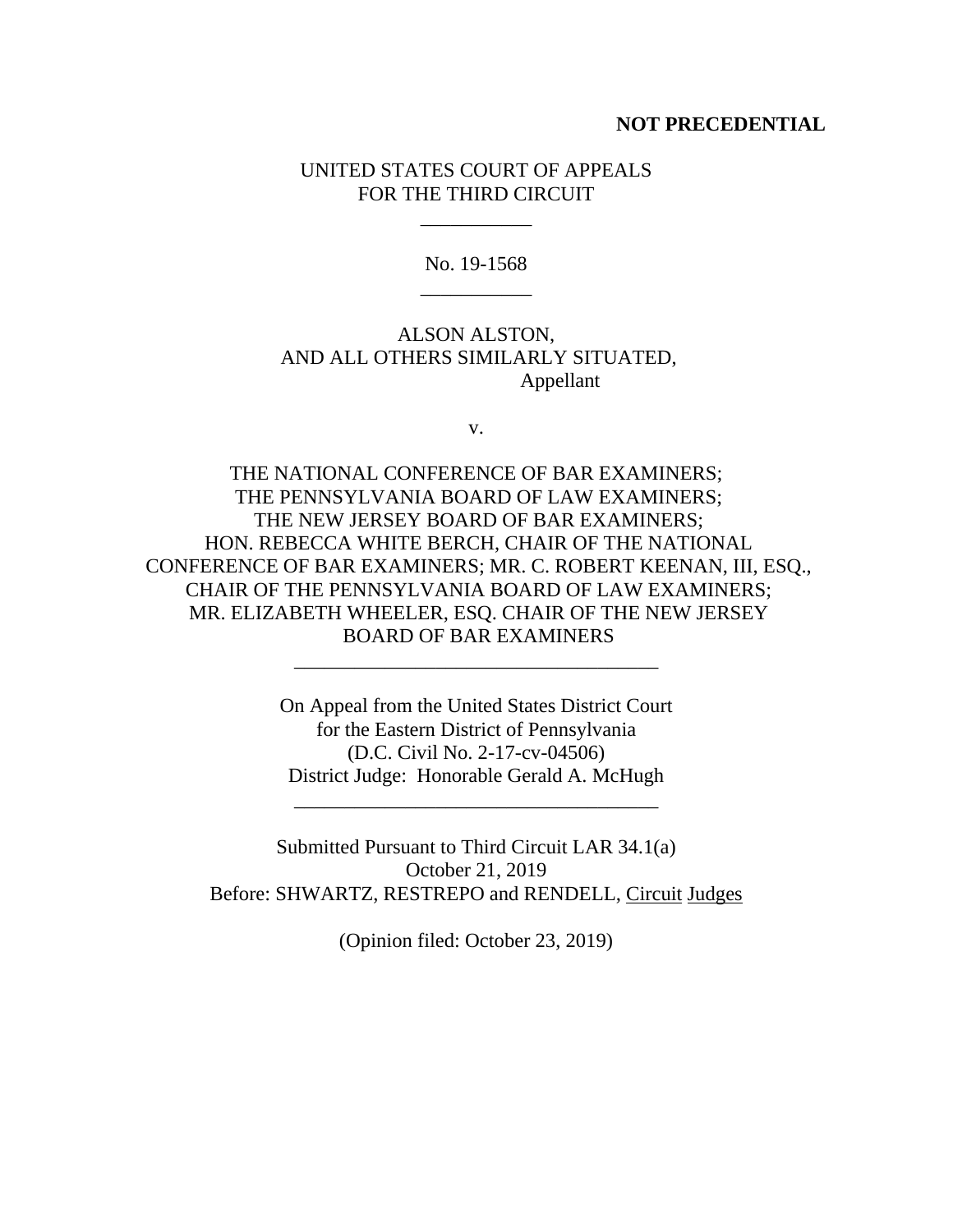## OPINION\* \_\_\_\_\_\_\_\_\_\_\_

\_\_\_\_\_\_\_\_\_\_

## PER CURIAM

Pro se appellant Alson Alston appeals from the District Court's order denying his motion to reopen the time to file a notice of appeal. For the reasons discussed below, we will affirm.

I.

Because we write primarily for the parties, we will recite only the facts necessary for our discussion. Alston, a law school graduate, filed a civil rights complaint in the District Court in 2017. He raised claims that stemmed from his difficulty in passing the Pennsylvania and New Jersey bar exams. In November 2017, the District Court granted Alston's motion for authorization to use the  $CM/ECF<sup>1</sup>$  system. On June 8, 2018, the District Court entered an opinion and separate order dismissing the complaint with prejudice. The District Court's docket indicates that, on the same day, the parties, including Alston at his registered e-mail address, were electronically served with copies of the opinion and order.

On August 31, 2018, acknowledging that the time to file an appeal had expired, see Fed. R. App. P.  $4(a)(1)$ , Alston filed a motion to reopen the time to appeal pursuant to

 <sup>\*</sup> This disposition is not an opinion of the full Court and pursuant to I.O.P. 5.7 does not constitute binding precedent.

<sup>&</sup>lt;sup>1</sup> CM/ECF "is a computer case management system that allows courts to maintain electronic case files and attorneys to file (and serve) documents through the Internet." Ragguette v. Premier Wines & Spirits, 691 F.3d 315, 321 n.1 (3d Cir. 2012).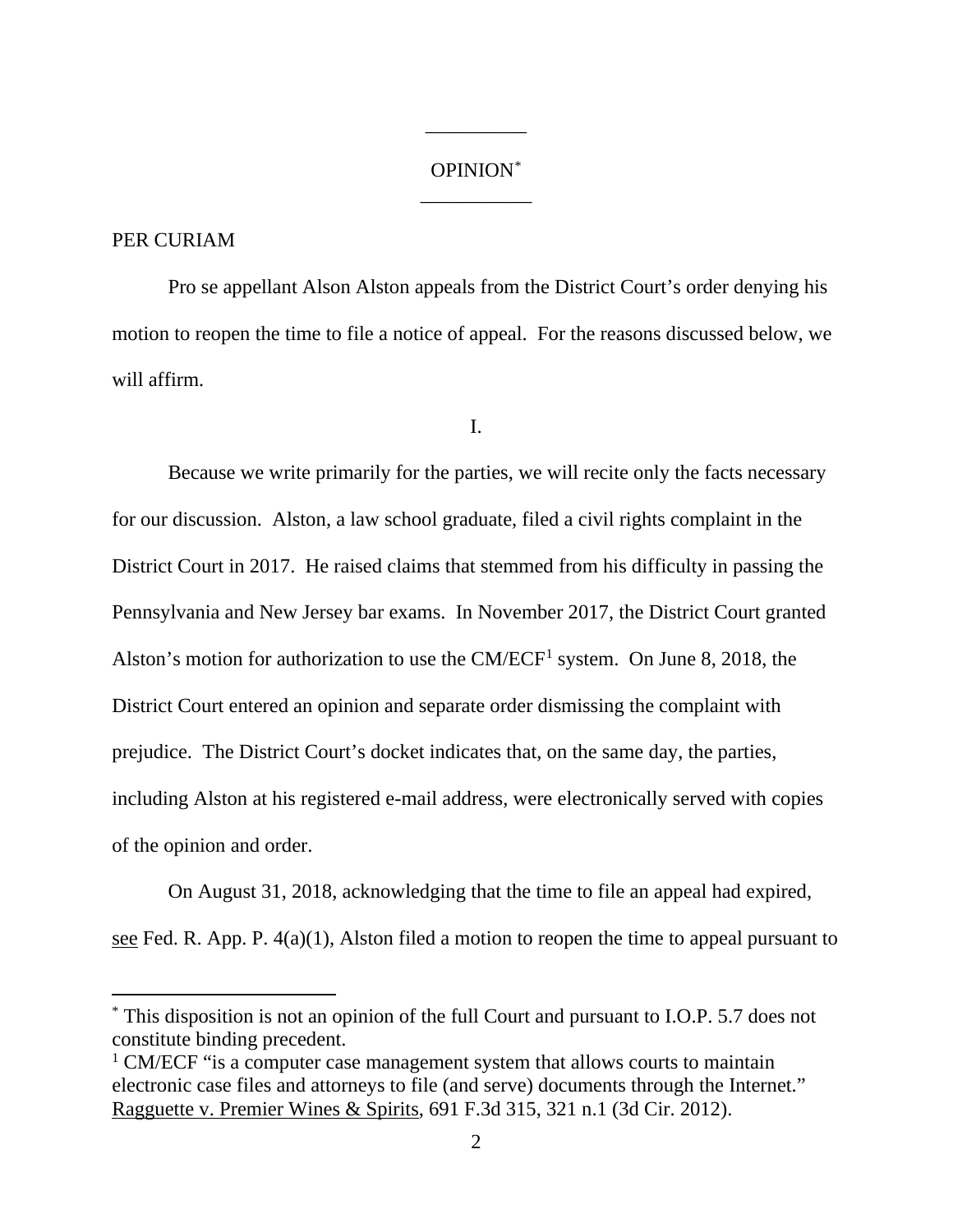Federal Rule of Civil Procedure 4(a)(6). He alleged that he did not receive notice of the District Court's June 8, 2018 order, and that he learned his case had been dismissed when he reviewed the docket on August 24, 2018. Alston admitted that he had previously received electronic filings through CM/ECF. Alston further admitted that, when he spoke with a clerk for the District Court, he was informed that the District Court's records indicated that electronic notice was sent to Alston. Nonetheless, Alston maintained that he could not find a notice of the District Court's dismissal order in his email.

The District Court denied the Rule 4(a)(6) motion, determining that Alston had received electronic notice of the order on June 8, 2018, and, therefore, that reopening the time to appeal was not warranted. This appeal ensued.

#### II.

We have jurisdiction, under 28 U.S.C. § 1291, to review the District Court's order denying the Rule  $4(a)(6)$  motion. See Baker v. United States, 670 F.3d 448, 456 (3d Cir. 2012); In re Diet Drugs Prods. Liab. Litig., 401 F.3d 143, 153 (3d Cir. 2005). We review the District Court's order for abuse of discretion. See United States v. Rinaldi, 447 F.3d 192, 195 (3d Cir. 2006); In re Diet Drugs, 401 F.3d at 153. "The district court abuses its discretion if its decision rests upon a clearly erroneous finding of fact, an errant conclusion of law, or the improper application of law to fact." Ragguette v. Premier Wines & Spirits, 691 F.3d 315, 322 (3d Cir. 2012). We may affirm on any basis supported by the record. See Murray v. Bledsoe, 650 F.3d 246, 247 (3d Cir. 2011) (per curiam).

3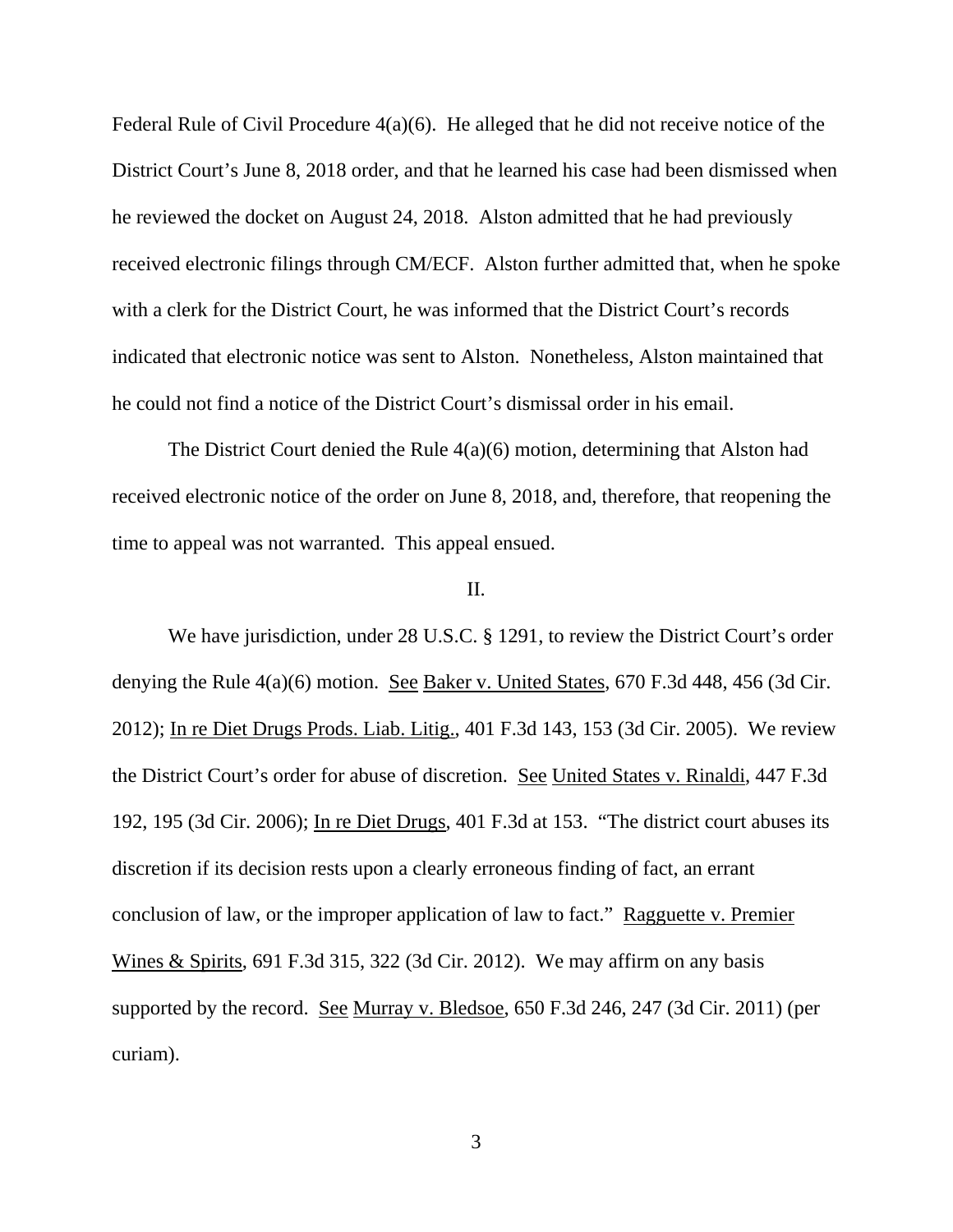III.

Under Federal Rule of Appellate Procedure 4(a)(6), a district court may reopen the time to file an appeal if the following conditions are met: "(A) the court finds that the moving party did not receive notice under Federal Rule of Civil Procedure 77(d) of the entry of the judgment or order sought to be appealed within 21 days after entry; (B) the motion is filed within 180 days after the judgment or order is entered or within 14 days after the moving party receives notice under Federal Rule of Civil Procedure 77(d) of the entry, whichever is earlier; and (C) the court finds that no party would be prejudiced." Under Federal Rule of Civil Procedure 77(d)(1), "after entering an order or judgment, the clerk must serve notice of the entry, as provided in Rule 5(b), on each party . . . [and] record the service on the docket." The order may be served under Rule 5(b) by "sending it to a registered user by filing it with the court's electronic-filing system or sending it by other electronic means that the person consented to in writing." Fed. R. Civ. P. 5(b)(2)(E). Service in that manner "is complete upon filing or sending, but is not effective if the filer or sender learns that it did not reach the person to be served." Id.

Here, the District Court properly exercised its discretion to deny the Rule  $4(a)(6)$ motion based on its finding that Alston received notice of the dismissal order within 21 days after entry. The order was entered on June 8, 2018. On that same day, the District Court clerk served electronic notice of the entry and recorded the service on the docket pursuant to Federal Rule of Civil Procedure 77(d). Service was properly made under Federal Rule of Civil Procedure 5(b)(2)(E), as Alston was a registered user of the CM/ECF system. When he registered, Alston consented in writing to receive electronic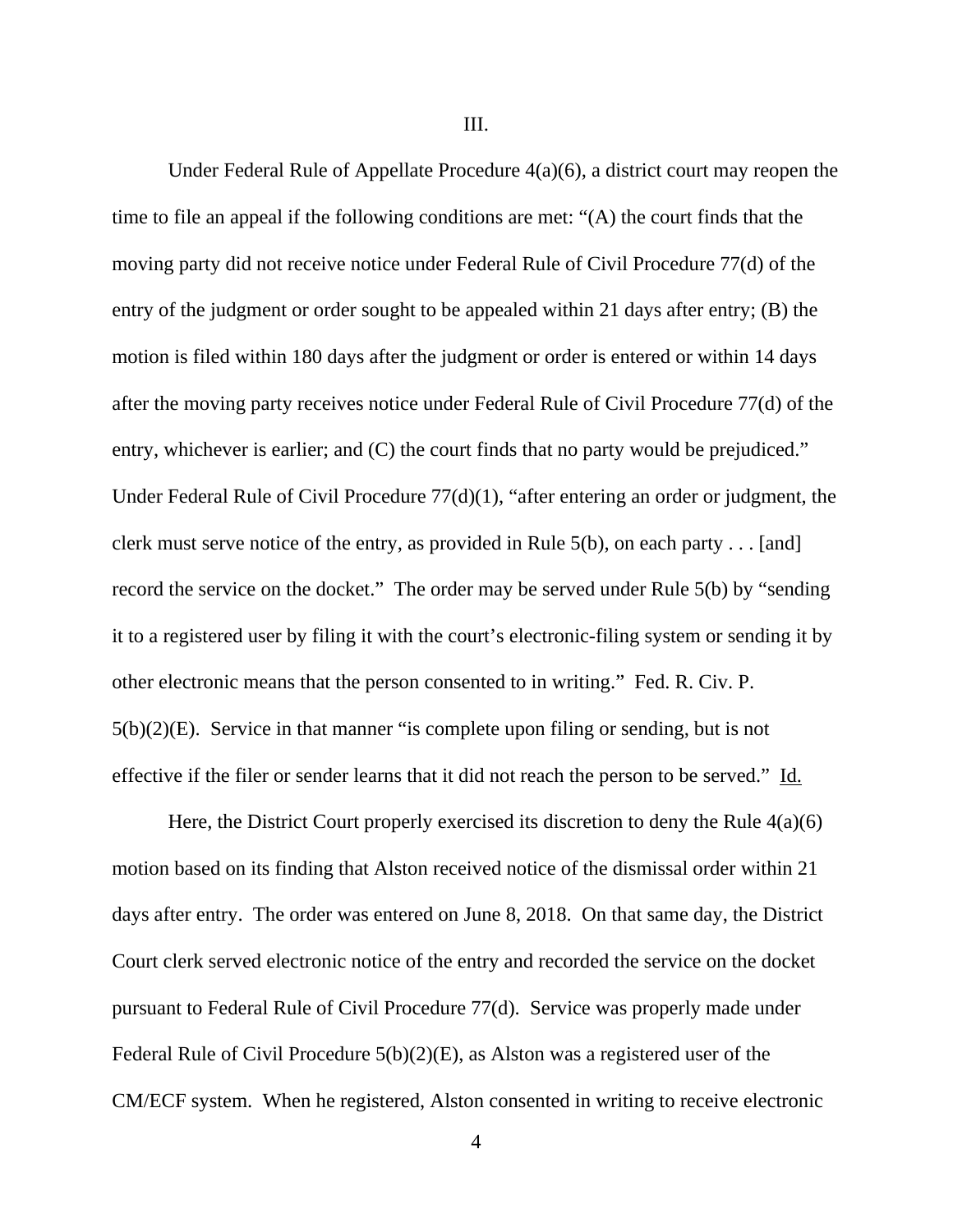service of all documents—including any order or judgment entered by the District Court—pursuant to the Eastern District of Pennsylvania's Local Civil Rule 5.1.2. Thus, service was complete when the District Court clerk entered the order and served Alston electronically on June 8, 2018. See Fed. R. Civ. P.  $5(b)(2)(E)$ .<sup>2</sup>

The District Court did not abuse its discretion when it discredited Alston's allegation that he never received notice. See Am. Boat Co., Inc. v. Unknown Sunken Barge, 567 F.3d 348, 352–53 (8th Cir. 2009) (explaining that a factfinder may infer that a district court order sent electronically via CM/ECF was received and may discredit a party's denial of receipt). There was no evidence that the District Court learned that its electronic service "did not reach the person to be served." Fed. R. Civ. P.  $5(b)(2)(E).$ <sup>3</sup> Alston admitted that he had previously received notices through CM/ECF, and Alston did not provide any evidence, other than his bare denial and his representation that he had searched his email, showing how or why he did not receive electronic notice of the dismissal order.

Thus, we cannot say that the District Court's finding that Alston received notice on June 8, 2018, was clearly erroneous. Because that date is within 21 days after entry of

<sup>&</sup>lt;sup>2</sup> There was no requirement for Alston to also receive service by mail, as Rule  $5(b)$ provides alternative means of service, and the electronic service here was "complete upon filing or sending." Fed. R. Civ. P.  $5(b)(2)(E)$ .

 $3$  In coming to its conclusions, the District Court did not violate Rule 52(a) of the Federal Rules of Civil Procedure, as Alston claims. For one, Rule 52(a), which applies to trials, is inapplicable. In any event, we note that Alston's own motion provided evidence that the clerk's office had determined that the CM/ECF system functioned properly, which was consistent with the District Court's findings after an independent review of court procedures.